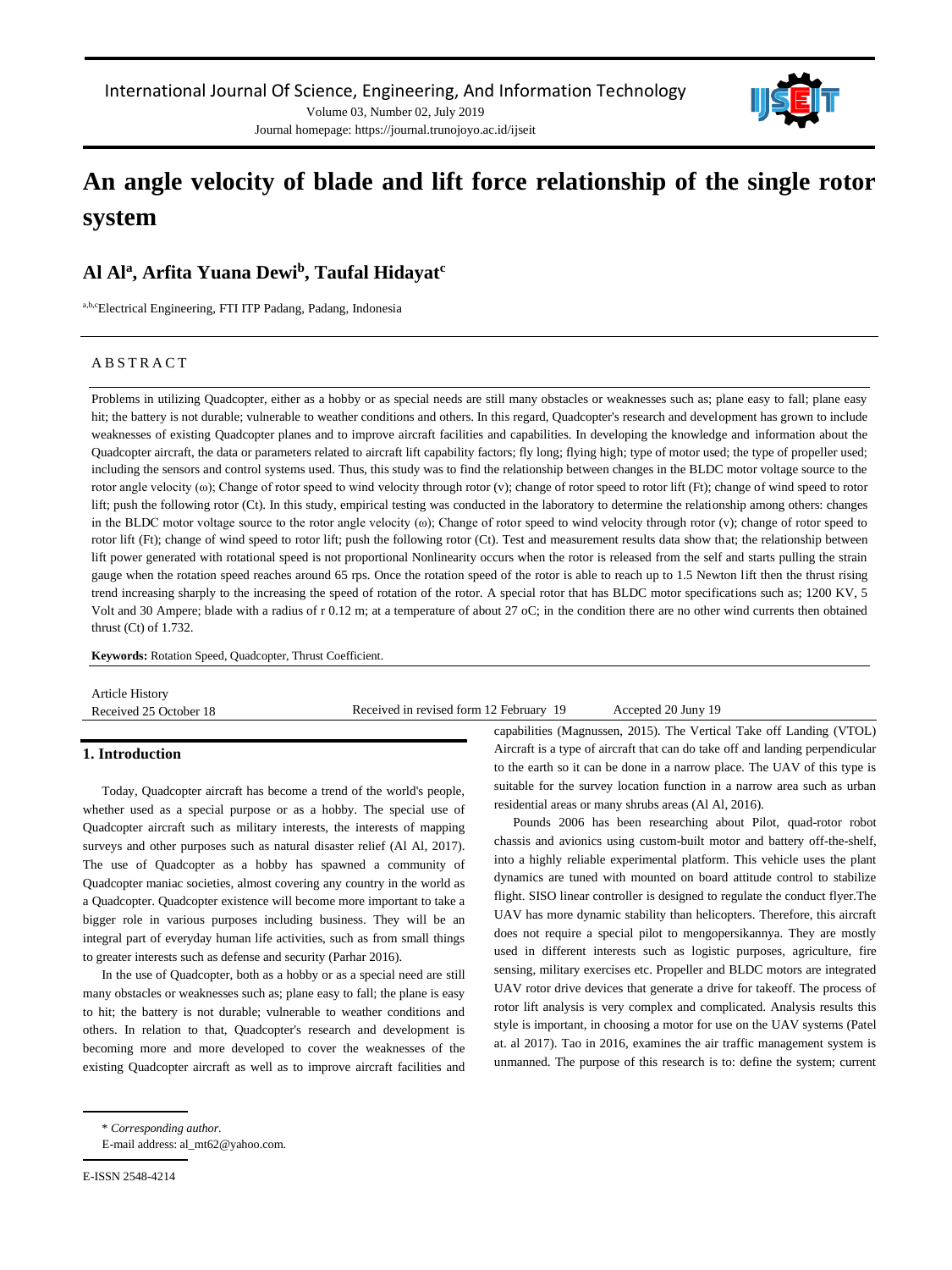system practices; how pilots use the system, and who has the authority; determine the physical architecture of what is needed in a system that handles a wide variety of aircraft.In developing the knowledge and information about the Quadcopter aircraft, the data or parameters related to the lifting ability factor of the aircraft; long flight; high fly; type of motor used; the type of propeller used; including the sensors and control systems used. Accordingly, this study proposes to find a relationship between changes in BLDC motor voltage source to rotor angle velocity (ω); changes in rotor angle velocity to wind speed through the rotor (v); the change in the angular velocity of the rotor to the rotor lifts (Ft); changes in wind speed to rotor lift; rotor thrust coefficient (Ct).

#### **2. Literaure Review**

The ability of aircraft to fly in the air is in principle based on; Newton's law; Archimedes; Pascal; Bernoulli, and the law of continuity. Newton's law describes the relationship between forces acting on an object and its motion. The law of Archimedes explains the upward pressure on an object when immersed in a liquid. Pascal's law states that the pressure given to the liquid is passed in all directions.

Bernoulli Law explains that the increase in fluid velocity causes a decrease in pressure on the flow. The Law of Continuity suggests the fact that the mass of the fluid moves will not change when the negative (Hydrodynamics 2006).

 Newton's Law I states: every object will remain in perpendicular motion or remain in a static state if there is a resultant, force (F) works on that object:

 $\sum f = 0, a = 0, V = 0$ (constant)

Newton's law II, states that the force is equal to the difference in momentum (mass multiplied by the speed) of each time change.<br> $F = m \cdot a$ 

Newton's Law III states: that every action must have a reaction in the same direction and opposite direction  $(F1 = F1)$ . The law of Archimedes says that: If an object is immersed in a liquid thing, it will be pressured upward as large as the weight of a liquid dampened by it.

 $FA = \rho .g .v$ 

Where:

 $FA = Archimedes$  pressure  $(N/m<sup>3</sup>)$ 

 $\rho$  = Mass Type of liquid (Kg/m<sup>3</sup>)

 $g =$  Gravitasion (N/Kg)

 $V =$  Volume of Dyed Objects  $(m<sup>3</sup>)$ 

Pascal's law states that "the pressure given by liquids in a confined space is passed in all directions equally." The difference in pressure due to differences in the increase in the liquid is formulated as follows:

 $\Delta P = \rho \cdot g \cdot (\Delta H)$ Where : ΔP: hydrostatic pressure (Pa) Ρ: fluid speed (kg/m3)

G: sea level rise against earth gravitation (m/s2)

¬¬¬ΔH: altitude difference of fluid (m)

According to Bernoulli, an increase in the fluid velocity will cause a decrease in pressure on the flow. This principle is actually a simplification of the Bernoulli Equation, which states that the amount of energy at a point in a closed stream is equal to the amount of energy at another point on the same flow path. There are generally two forms of the Bernoulli equation; the first applies to incompressible flow, and the other is for compressible flow fluids.

Incompressible flow is a fluid flow characterized by an unchanged mass density (density) of the fluid along the stream. The form of the Bernoulli Equation for non-compressed streams is as follows:

$$
p + \rho gh + \frac{1}{2}\rho v^2 = constant \tag{1}
$$

where:

 $v =$  fluid speed

- *g* = earth gravitation
- $h =$  altitude relative to a reference
- $p =$  fluid pressure
- *ρ* = fluid density

The above equation applies to non-compressed streams with the following assumptions: that the flow is steady state and there is no inviscid friction. In another form, the Bernoulli Equation can be written as follows:

$$
p_1 + \rho g h_1 + \frac{1}{6} \rho v_1^2 = p_2 + \rho g h_2 + \frac{1}{6} \rho v_2^2 \quad (2)
$$

The compressible flow fluid is a fluid flow characterized by changing the mass density of the fluid along the stream. The Bernoulli equation for compressed streams is as follows:

$$
\frac{v^2}{2} + \emptyset + \omega = constant
$$
 (3)

 $=$  gravitational potential energy per unit mass; if gravity is constant then  $\phi = gh$ 

 $U=$  enthalpy of fluid per mass unit

$$
\omega = \epsilon + \frac{p}{2} \tag{4}
$$

where:  $\boldsymbol{\in}$  is the thermodynamic energy per unit mass, also referred to as the specific internal energy.

The moving fluid mass does not change as it flows. This fact leads us to an important quantitative relation called the continuity equation.To clarify the details of this centre pay attention to Figure 1



**Figure 1***.* Mass Flow Rate

The volume of fluid flowing in the first part, V1, which passes through the area of A1 at rate v1 over the time range Δt is A1v1 Δt. By knowing the relationship of Volume and Mass type, the mass flow rate through the area A1 is

$$
\frac{\Delta m}{\Delta t} = \frac{p_1 a_1 v_1 \Delta t}{\Delta t} = \rho_1 A_1 v_1
$$

The same situation occurs in the second part. The mass flow rate passing through A2 for the time span Δt is: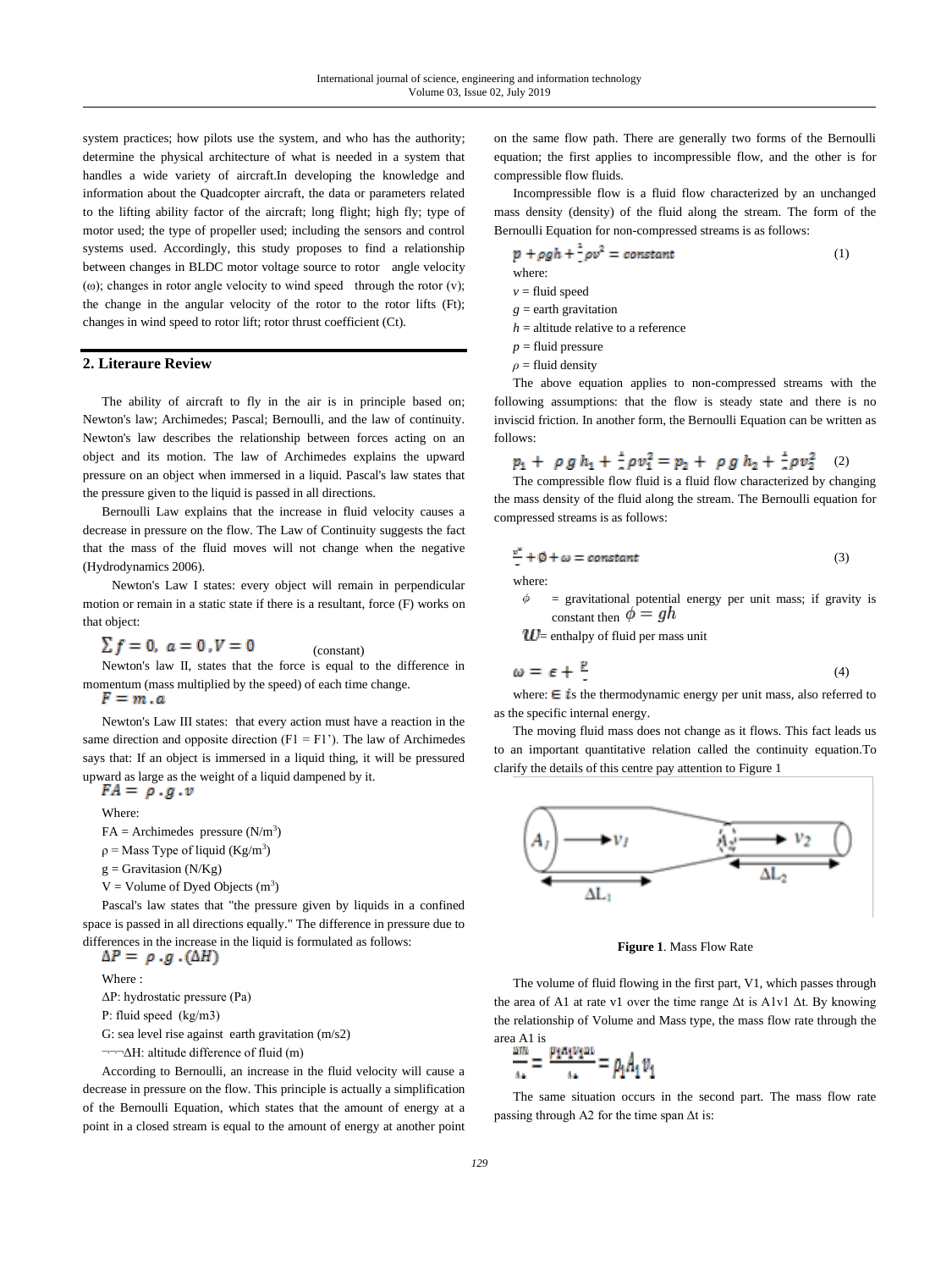## $\rho_2 A_2 v_2$

The volume of fluid flowing over the time span Δt in the area A1 will have an amount equal to the volume flowing in A2. Therefore:

 $\rho_1 A_1 v_1 = \rho_2 A_2 v_2$ 

or ρ.A.V is constant.

Guido at. all 2016, investigates UAV Uses for capturing reliable GPS technology as a benchmark. Video processing algorithm for vehicle track acquisition based on OpenCV libraries. Assessment of the accuracy of video processing algorithms of an instrumentation vehicle is equipped with high precision GPS. The video capture experiment was conducted in two case studies. The results of this experiment highlight the flexibility of UAV technology combined with video processing techniques in monitoring real-time traffic data. The Interests area is defined in which all points of the target vehicle trajectory collected through the GPS receiver are mapped.

Comparing this path monitored by the UAV with GPS traces used as a benchmark, the analysis shows that: Root Mean Square Equations Percentage in velocity evaluations equals 3.96% and 3.57%, for case studies 1 and 2 respectively. While on the other hand, more deeply analyzes various error ranges such as: camera position; angle of incident; the position of the object or the fetch frame. The results are used for the measurement and eligibility of the obvjek position (Babinec 2016). Research on lifts and drag force of a UAV by using Computational Fluid Dynamics (CFD) technique is proposed (by Karna S. Patel et al. 2014 ), because wind tunnel experiments are very difficult and additional cost more. This technique shows a close proximity to the real experiment. In the principle, when the aircraft is on the air, there are four main forces acting on the plane, the thrust T, drag D, lift and weight of the plane (weight W). The four aerodynamic forces in flight are discussed by George Cayley, 2008.

Meanwhile, the quadcopter movements such as back and forth; Left and right; up and down, influenced by variations in direction, speed and acceleration of four rotors. for a quadcopter that has fixed blade parameters that can change is the speed and acceleration of the propeller angle [kranik 2011]. The propeller serves to transfer power by converting rotational motion into thrust to propel a vehicle like an aeroplane, through a mass of air, by rotating two or more twin blades from the main axle. A propeller acts as a rotating wing and produces a force that applies Bernoulli principles and Newton's laws of motion, resulting in a difference in pressure between the front and back or top-down or left-right surfaces. The size of the blade used in quadcopter varies depending on the size of the quadcopter and the load to be lifted by the quadcopter. Therefore to take into account how much the lifting power and the speed of a quadcopter it is important to know a relation between size, rotational speed with the lift of a propeller. The relationship between lift power size and speed such as equation 6 and 7 [Brandt, 2011].

| $T = (Ct \cdot \pi. \rho \cdot r2 \cdot v2)/2$                      | (6) |
|---------------------------------------------------------------------|-----|
| On the line, Coefficient thrust (Ct) can be expressed as equation 7 |     |
| $Ct = 2.T/(\pi.p.r2.v2)$                                            | (7) |

Where:  $C_t$  is thrust coefficient; *T* is rotor thrust;  $\pi$  is 3.14;  $\rho$  is density of air = 1.225*; r* is radius of blade; *v* is air speed.

## **3. Methodos**

In this study, empirical testing was done in the laboratory to find out the relationship amongst other things: changes in BLDC motor voltage source to rotor angle velocity (ω); changes in rotor angle velocity to wind speed through the rotor (v); the change in the angular velocity of the rotor to the rotor lifts (Ft); changes in wind speed to rotor lift; rotor thrust coefficient (Ct). To obtain the results of these measurements than required materials and equipment as follows:

- 1200 Kv BLDC Motor
- 30 Amper Electronic speed controller (ESC)
- Voltage sensor
- 500 K Ohm Potentiometer
- Arduino Uno Microcontroller
- Mekanik stand up
- LCD display
- Blade propeller with radius (r) is 0.12 meter
- Digital Anemometer
- Digital Tachometer
- Digital Strain Gauge

Implementation of this rotor parameter measurement is done in accordance with the block diagram as in Figure 2.





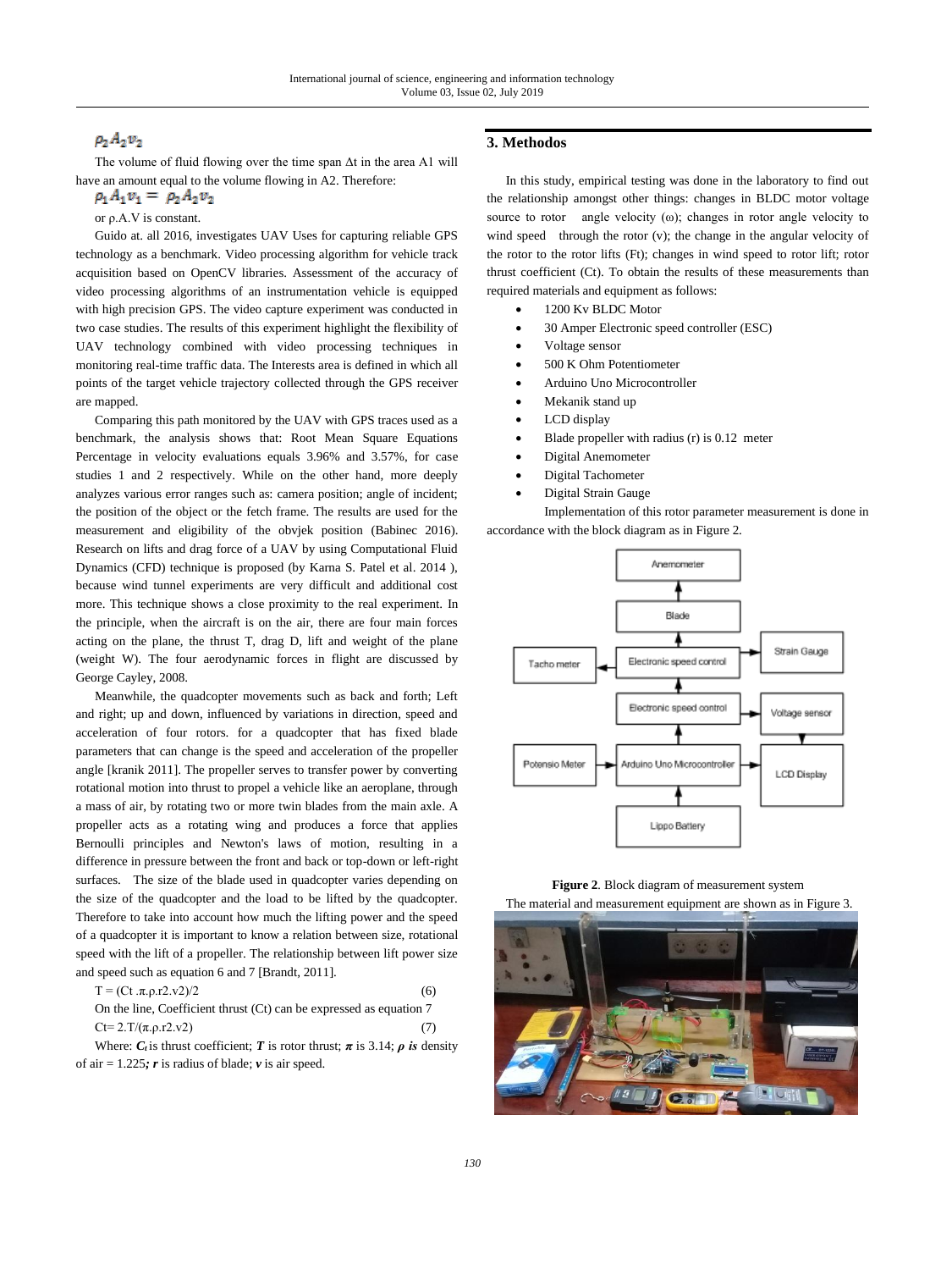**Figure 3***.*The material and measurement equipmen

## **4. Result and Discussion**

For the first time, rotor parameters were measured only by selfloading weighing 165 grams. Overall the results are shown in Table 1.

| Table 1. Self Load |  |
|--------------------|--|
|--------------------|--|

| No.                     | <b>Voltage</b> | Rotor          | <b>Device</b> | Airspe | Airspeed |
|-------------------------|----------------|----------------|---------------|--------|----------|
|                         | source         | <b>Speed</b>   | condition     | ed     | m/s      |
|                         | (Volt)         | (rpm)          |               | km/h   |          |
| $\mathbf{1}$            | $\mathbf{1}$   | $\overline{0}$ | stag          | 0      | 0        |
| $\overline{2}$          | 1.5            | $\overline{0}$ | stag          | 0      | 0        |
| 3                       | $\overline{c}$ | $\theta$       | stag          | 0      | 0        |
| $\overline{\mathbf{4}}$ | 2.26           | 964            | stag          | 6.8    | 1.888889 |
| 5                       | 2.5            | 2008           | stag          | 13.7   | 3.805556 |
| 6                       | 2.7            | 2633           | stag          | 17.9   | 4.972222 |
| 7                       | 2.85           | 2935           | stag          | 19.3   | 5.361111 |
| 8                       | 2.86           | 2972           | cut in half   | 20.3   | 5.638889 |
| 9                       | 2.96           | 3209           | cut in half   | 21.4   | 5.944444 |
| 10                      | 3              | 3339           | cut in half   | 22.3   | 6.194444 |
| 11                      | 3.1            | 3539           | go up         | 23.5   | 6.527778 |
| 12                      | 3.15           | 3627           | go up         | 24.2   | 6.722222 |
| 13                      | 3.25           | 3823           | go up         | 25.1   | 6.972222 |
| 14                      | 3.35           | 3957           | go up         | 26     | 7.222222 |
| 15                      | 3.5            | 4230           | go up         | 28.3   | 7.861111 |
| 16                      | 3.8            | 4643           | go up         | 29.8   | 8.277778 |
| 17                      | $\overline{4}$ | 4896           | go up         | 32.3   | 8.972222 |
| 18                      | 4.5            | 4967           | go up         | 34.2   | 9.5      |
| 19                      | 5              | 5285           | go up         | 36.9   | 10.25    |

By observing Table 1 it can be seen that: providing a source ranging from 1 to 2 volts can not move propellers; by providing a source voltage between 2.26 to 2.85 volts the propeller has been able to spin but has not had the power to self-immerse; after being given between 2. 86 to 3-volt rotor conditions are now floating or starting to lift. At the moment the source voltage is given as much as 3.1-volt and the rotor has been lifted and higher. The start of the rotor lift is marked by the rotor rotation speed of 3539 rpm. While the highest angular spin speed reaches 5285 rpm when given 5 volts source voltage.

Next, the rotor parameters were tested with self-loads added with a load of 50 grams, bringing the total load to 215 grams and its content shown as in Table 2.

| Table 2. Measurement With 215-Gram Load |  |  |  |  |
|-----------------------------------------|--|--|--|--|
|-----------------------------------------|--|--|--|--|

| N0 | <b>Voltage Source</b> | Speed (rpm) | <b>Device</b> |
|----|-----------------------|-------------|---------------|
|    |                       |             | Condition     |

| $\bf{0}$ | $\bf{0}$               | $\overline{0}$   | stagnan   |
|----------|------------------------|------------------|-----------|
| 1        | Volt<br>1              | $\overline{0}$   | stagnan   |
| 2        | 1,50 Volt              | $\overline{0}$   | stagnan   |
| 3        | Volt<br>2              | $\boldsymbol{0}$ | stagnan   |
| 4        | 2,26 Volt              | 964              | stagnan   |
| 5        | 2,50 Volt              | 2008             | stagnan   |
| 6        | 2,70 Volt              | 2633             | stagnan   |
| 7        | 2,85 Volt              | 2935             | stagnan   |
| 8        | 2,86 Volt              | 2972             | stagnan   |
| 9        | 2,96 Volt              | 3209             | stagnan   |
| 10       | Volt<br>3              | 3339             | stagnan   |
| 11       | 3,10 Volt              | 3539             | stagnan   |
| 12       | 3,14 Volt              | 3612             | stagnan   |
| 13       | 3,15 Volt              | 3562             | cutinhalf |
| 14       | 3,25 Volt              | 3733             | go-up     |
| 15       | $3,35$ Volt            | 3888             | go-up     |
| 16       | 3,50 Volt              | 4034             | go-up     |
| 17       | 3,80 Volt              | 4577             | go-up     |
| 18       | Volt<br>$\overline{4}$ | 4708             | go-up     |
| 19       | 4,50<br>Volt           | 4856             | go-up     |
| 20       | 5<br>Volt              | 5185             | go-up     |

With a load of 215 grams, it can be seen in table 2 that; between 1 to 3.14 volts source voltage, the rotor cannot be lifted. When given a 3.15 volt source voltage then the aircraft starts to float. Starting from the 3.25 volt source voltage and rushing up the rotor is already up and moving higher.

Furthermore, by providing a total weight of 315 grams, the result of the parameter measurement is shown as in Table 3. Table 3 shows that the rotor floats when the source voltage is given at 3.78 volts. Whereas, after the source voltage is given by 3.8 volts continues up to 5 volts, the rotor is raised and the higher.

**Table 3. Measurement With 315-Gram Load**

| N <sub>0</sub> | <b>Voltage source</b> | Rotor<br>Speed (rpm) | <b>Device</b><br>condition |
|----------------|-----------------------|----------------------|----------------------------|
| 1              | 1<br>Volt             | $\overline{0}$       | stag                       |
| $\mathbf 2$    | 1,50 Volt             | $\mathbf{0}$         | stag                       |
| 3              | Volt<br>2             | $\mathbf{0}$         | stag                       |
| 4              | $2,26$ Volt           | 964                  | stag                       |
| 5              | 2,50 Volt             | 2008                 | stag                       |
| 6              | 2,70 Volt             | 2633                 | stag                       |
| 7              | 2,85 Volt             | 2935                 | stag                       |
| 8              | 2,86 Volt             | 2972                 | stag                       |
| 9              | $2.96$ Volt           | 3209                 | stag                       |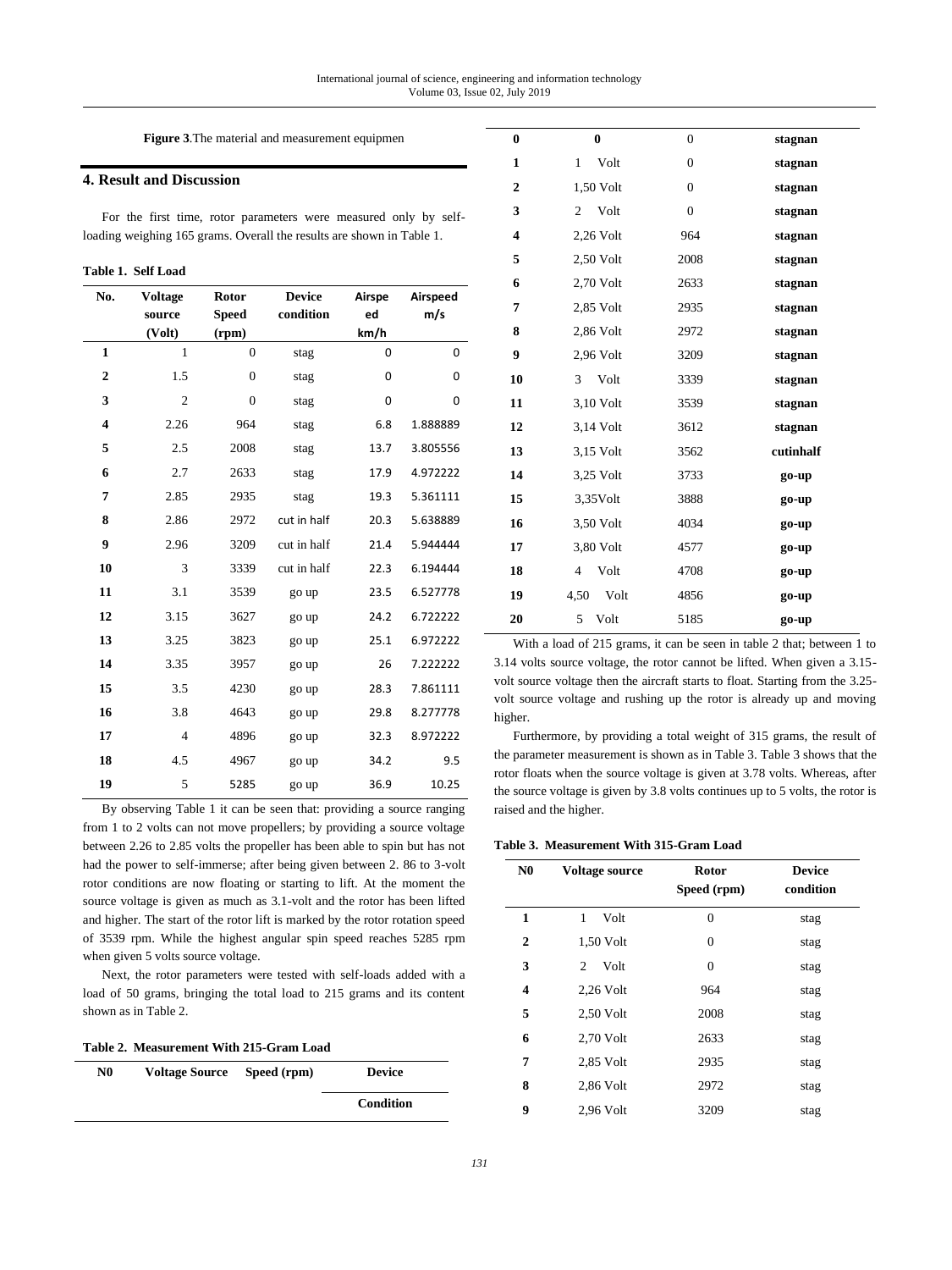International journal of science, engineering and information technology Volume 03, Issue 02, July 2019

| 10 | 3<br>Volt              | 3339 | stag     |
|----|------------------------|------|----------|
| 11 | 3,10 Volt              | 3539 | stag     |
| 12 | 3,14 Volt              | 3612 | stag     |
| 13 | 3,15 Volt              | 3562 | stag     |
| 14 | 3,25 Volt              | 3716 | stag     |
| 15 | 3,34Volt               | 3788 | stag     |
| 16 | 3,35 Volt              | 3823 | stag     |
| 17 | 3,50 Volt              | 3977 | stag     |
| 18 | 3,77 Volt              | 4317 | stag     |
| 19 | 3,78 Volt              | 4355 | floating |
| 20 | 3,80 Volt              | 4419 | go-up    |
| 21 | Volt<br>$\overline{4}$ | 4581 | go-up    |
| 22 | 4,50<br>Volt           | 4622 | go-up    |
| 23 | Volt<br>5              | 5079 | go-up    |

Hereinafter, the measurement of rotor parameters with a total load of 365 grams, the results are shown in Table 4. The data in Table 4 shows that the source voltage between 1 to 3.8 volts has not been able to hold the rotor along with the load. The rotor begins to float at a given source voltage of 3.81 volts with a rotor rotation speed of 4355 rpm. By providing a voltage source of 3.8 2volts to produce a rotor rotation speed of 4492-rpm rotor start moving upward, and so on the addition of source voltage up to 5 volts increase the speed of the rotor is marked with a peak rotation speed of 5079 rpm..

#### **Table 4. Measurement With 365-Gram Load**

|                         | <b>Voltage</b>       | <b>Rotor Speed</b> | <b>Device</b> |
|-------------------------|----------------------|--------------------|---------------|
| N <sub>0</sub>          | source               | (rpm)              | condition     |
| $\mathbf{1}$            | Volt<br>$\mathbf{1}$ | $\overline{0}$     | 200           |
| $\overline{2}$          | 1,50 Volt            | $\overline{0}$     | 200           |
| 3                       | Volt<br>2            | $\overline{0}$     | 200           |
| $\overline{\mathbf{4}}$ | 2,26 Volt            | 964                | 200           |
| 5                       | 2,50 Volt            | 2008               | 200           |
| 6                       | 2,70 Volt            | 2633               | 200           |
| 7                       | 2,85 Volt            | 2935               | 200           |
| 8                       | 2,86 Volt            | 2972               | 200           |
| 9                       | 2,96 Volt            | 3209               | 200           |
| 10                      | 3<br>Volt            | 3339               | 200           |
| 11                      | 3,10 Volt            | 3539               | 200           |
| 12                      | 3,14 Volt            | 3612               | 200           |
| 13                      | 3,15 Volt            | 3562               | 200           |
| 14                      | 3,25 Volt            | 3716               | 200           |
| 15                      | 3,34Volt             | 3788               | 200           |
| 16                      | 3,35 Volt            | 3823               | 200           |
| 17                      | 3,50 Volt            | 3977               | 200           |

| 18 | 3,77 Volt              | 4317 | 200      |
|----|------------------------|------|----------|
| 19 | 3,78 Volt              | 4355 | 200      |
| 20 | 3,80 Volt              | 4419 | 200      |
| 21 | 3,81 Volt              | 4578 | floating |
| 22 | 3,82 Volt              | 4492 | $Go-up$  |
| 23 | Volt<br>$\overline{4}$ | 4523 | 200      |
| 24 | Volt<br>4.50           | 4611 | 200      |
| 25 | Volt<br>5              | 4944 | 200      |

By examining the results of the test table 1 already with table 4, it is directly indicated that the increase in source voltage raises the increase to the speed of rotation of the rotor. The speed of rotation of the rotor makes the air velocity through it is proportional. The air velocity through the rotor is what will generate the rotor lift, according to the concept proposed by; Newton's law; Archimedes; Pascal; Bernoulli, and the law of continuity.

To know directly the relationship between; rotation speed of the rotor with a voltage source; speed of rotation of the rotor with wind speed and the rotation speed of the rotor to the resulting thrust, then continued simultaneous testing as a further explanation.

The rotor angular velocity and voltage source relationship test, the wind speed and the lift produced by the rotor are performed with stand up as Figure 4.



**Figure 4** Rotor Under Testing

The preparations and test instruments in FIG. 1 comprises blades with a radius of 0.0645 m; BLDC Motor 1200Kv; Electronic speed controller (ESC); Arduino microcontroller UNO; Lithium 30 A 5 V Battery; LCD display as an indicator of the voltage source; Anemometer; Digital Tachometer and Digital strain gauge. While the test results between the rotor angular velocities to the voltage source obtained the results such as graphs in Figure 5.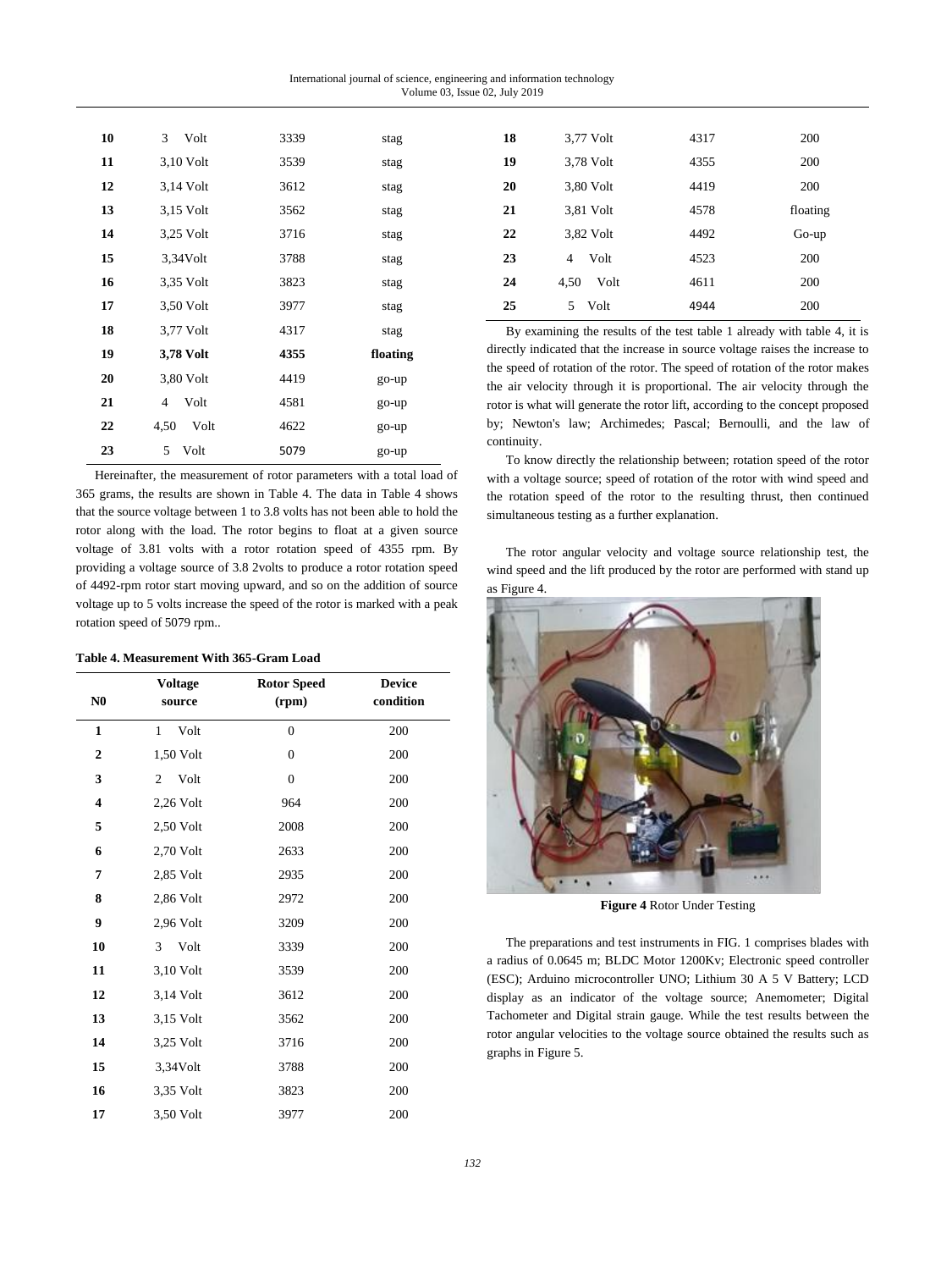

**Figure 5.** Rotor Speed vs Voltage Source

The graphic of Figure 5 shows that the increase in voltage source raises the rotor speed but this increase is not liner as long as the increase in voltage source. Between 2.8 volts up to 4 volts, the rotor speed has a linear almost increase. The results of the air velocity testing of the rotor speed are shown in the graph of figure 6. This graph illustrates that the increase in rotor speed produces air velocity proportional to the linear trend during the change.



**Figure 6.** Rotor and Air Speed Relationship

Measurement of the rotor lift to the change in rotation speed of the rotor angle is done by measuring instrument of the digital strain gauge and digital tachometer. The result is shown in the graph in figure 7. Figure 4 states that the increase in rotor speed causes an increase in the rotor thrust. the relationship of both parameters increase is not linear at all. On the graph shows that between zero to 60 rps starts with a linear trend, between 65 up to 75 rps trend occurs bend and after that greater than 75 rps obtained linear trend back. In a non-linear condition between 65 and 75 rps, a change of thrust state is used only to elevate itself until it begins to draw the strain gauge as a measure of the rotor's lift power.



**Figure 7**. A Thrust and Rotor Speed Selationship

By using 1200 Kv / 5 Volt BLDC motor and blade which is has a radius r 0.12 m, and then according to equation  $C_f = 2 \cdot T/(\pi p \cdot r^2 \cdot v^2)$  is obtained by the thrust coefficient  $(C_t)$  according to the wind speed as shown in the Table 5. Where:  $C_t$  is thrust coefficient; *T* is rotor thrust;  $\pi$  is 3.14; *ρ* is the density of air = 1.225; *r* is the radius of the blade; *v* is airspeed.

After measuring more than 20 times, the average measurement value as shown in Table 3. Table 3 gives information that the conversion of wind speed generated by the rotor produces a comparable thrust.

Convertible results are influenced by many factors such as; the size and shape of the blade; earth gravitation; density of air; and constant changes. With blade conditions as described earlier and at an ambient temperature of 27o Celsius the coefficient of this rotor (Ct) of 1.723 is obtained.

| Tabel 5. Average of Ct From Thrust and Air Speed v |  |
|----------------------------------------------------|--|
|----------------------------------------------------|--|

| Total<br>thrust<br>(Newto<br>n | Airspeed<br>(m/s) | $\pi$    | $\rho$         | radius r<br>(m) | Coefficient<br><b>Thrust</b><br>(Ct) |
|--------------------------------|-------------------|----------|----------------|-----------------|--------------------------------------|
| $\Omega$                       | $\theta$          | $\theta$ | $\overline{0}$ | $\overline{0}$  | $\theta$                             |
| 1.225                          | 5.5               | 3.14     | 1.225          | 0.12            | 1.462219                             |
| 1.225                          | 5.9               | 3.14     | 1.225          | 0.12            | 1.270673                             |
| 1.2838                         | 6                 | 3.14     | 1.225          | 0.12            | 1.287646                             |
| 1.568                          | 6.2               | 3.14     | 1.225          | 0.12            | 1.47287                              |
| 2.254                          | 6.5               | 3.14     | 1.225          | 0.12            | 1.926322                             |
| 2.597                          | 7                 | 3.14     | 1.225          | 0.12            | 1.913717                             |
| 2.842                          | 7.5               | 3.14     | 1.225          | 0.12            | 1.82433                              |
| 3.675                          | 8                 | 3.14     | 1.225          | 0.12            | 2.073381                             |
| 4.165                          | 8.5               | 3.14     | 1.225          | 0.12            | 2.081512                             |
| 4.312                          | 9                 | 3.14     | 1.225          | 0.12            | 1.922186                             |
|                                |                   |          |                | <b>Total Ct</b> | 17.23486                             |
|                                |                   |          |                | Average Ct      | 1.723486                             |